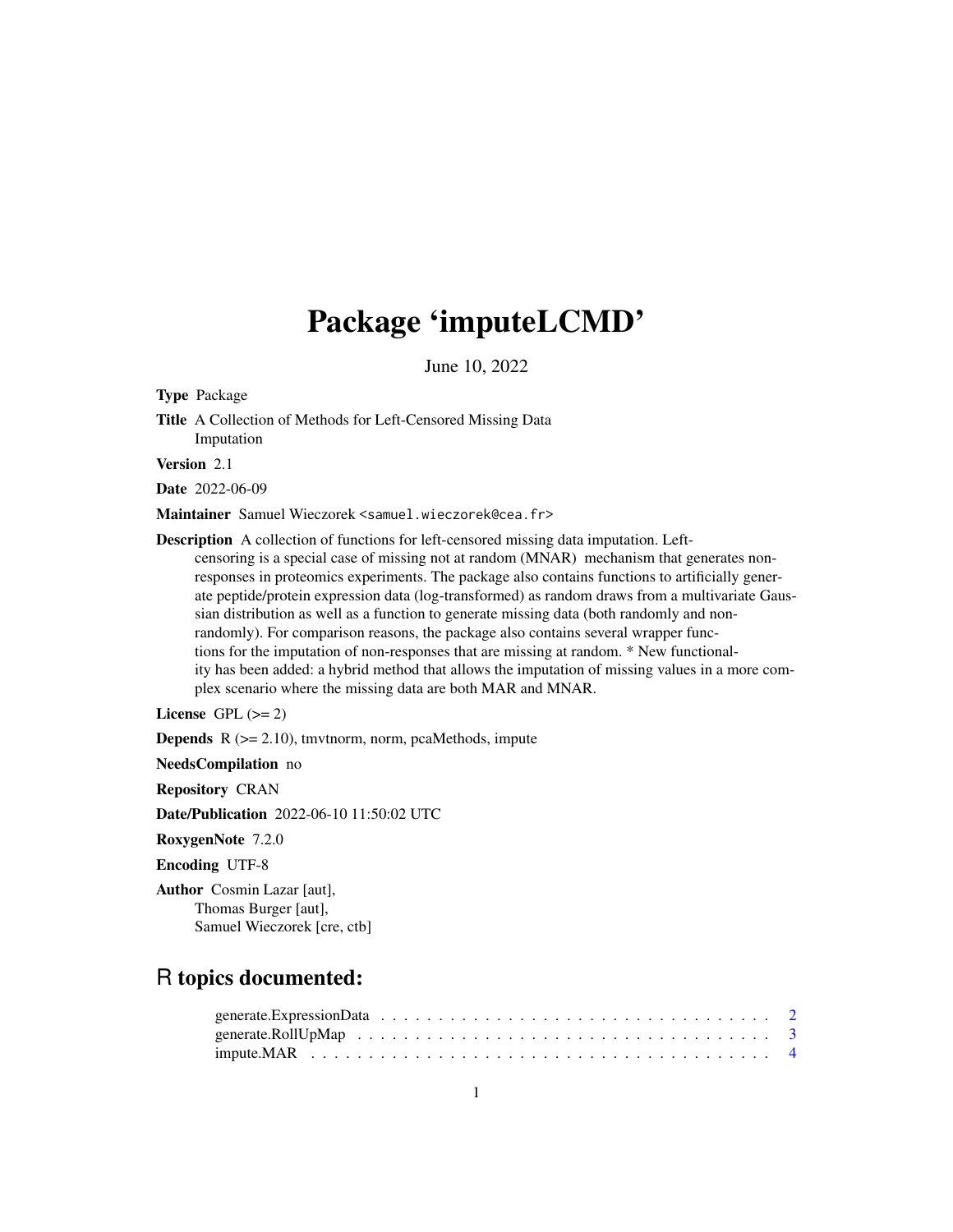## <span id="page-1-0"></span>2 generate.ExpressionData

| Index |                                   | 15 |
|-------|-----------------------------------|----|
|       |                                   |    |
|       |                                   |    |
|       |                                   |    |
|       | $intensity$ $\sim$ $PXD000438$ 11 |    |
|       |                                   |    |
|       |                                   |    |
|       |                                   |    |
|       |                                   |    |
|       |                                   |    |
|       |                                   |    |
|       |                                   |    |
|       |                                   |    |
|       |                                   |    |
|       |                                   |    |
|       |                                   |    |

generate.ExpressionData

*Generate expression data*

## Description

this function generates artificial peptide abundance data with DA proteins samples are drawn from a gaussian distribution

## Usage

```
generate.ExpressionData(
 nSamples1,
 nSamples2,
 meanSamples,
  sdSamples,
 nFeatures,
  nFeaturesUp,
  nFeaturesDown,
 meanDynRange,
  sdDynRange,
 meanDiffAbund,
  sdDiffAbund
```
)

## Arguments

| nSamples1 | number of samples in condition 1 |
|-----------|----------------------------------|
| nSamples2 | number of samples in condition 2 |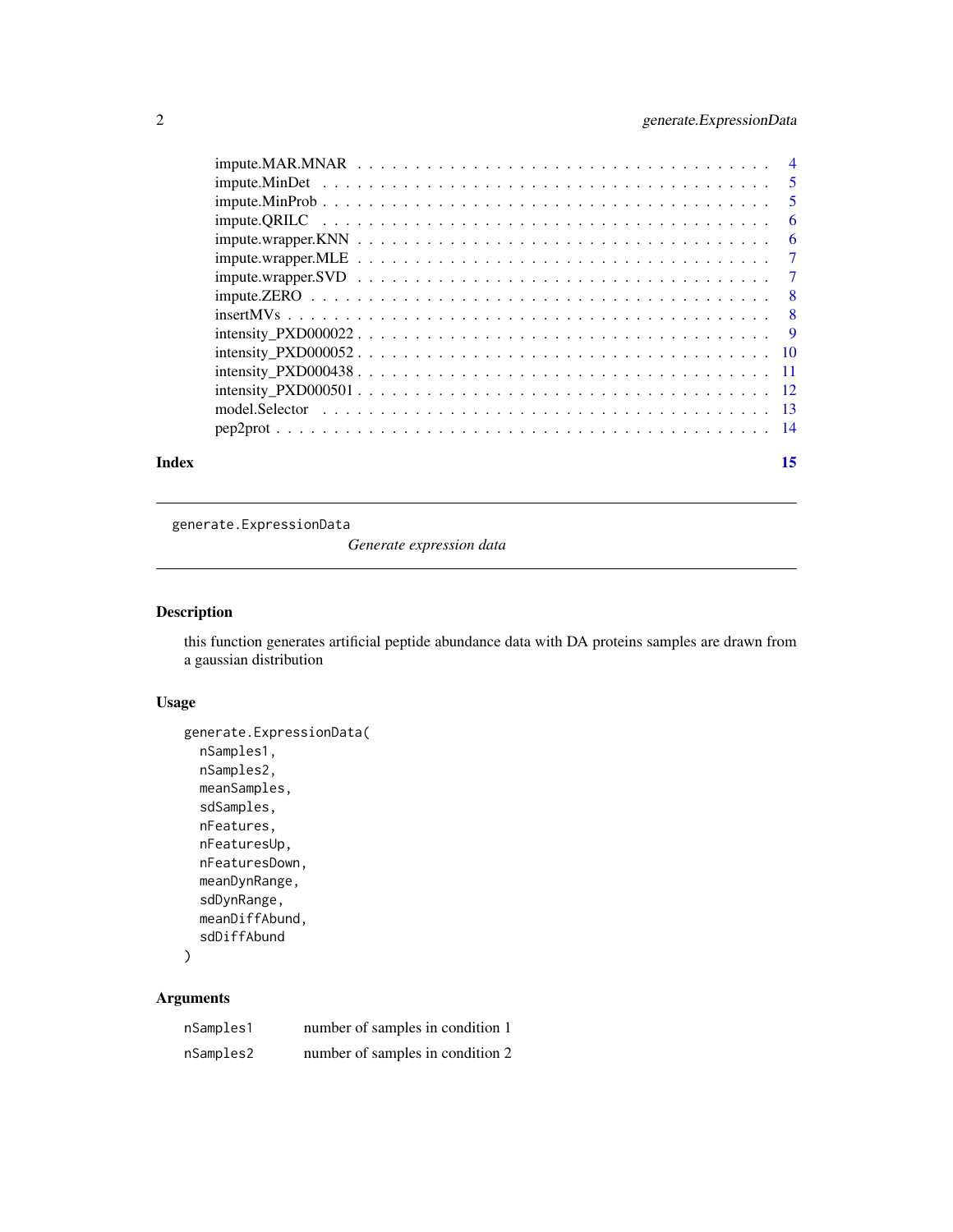## <span id="page-2-0"></span>generate.RollUpMap 3

| meanSamples   | xxx                               |
|---------------|-----------------------------------|
| sdSamples     | <b>XXX</b>                        |
| nFeatures     | number of total features          |
| nFeaturesUp   | number of features up regulated   |
| nFeaturesDown | number of features down regulated |
| meanDynRange  | mean value of the dynamic range   |
| sdDynRange    | sd of the dynamic range           |
| meanDiffAbund | <b>XXX</b>                        |
| sdDiffAbund   | <b>x x x</b>                      |

## Value

A list containing the data, the conditions label and the regulation label (up/down/no)

generate.RollUpMap *Generate roll up map*

## Description

Tthis function generates a map for peptide to protein roll-up

## Usage

generate.RollUpMap(nProt, pep.Expr.Data)

## Arguments

| nProt | number of proteins to map to the peptide expression data |
|-------|----------------------------------------------------------|
|       | pep. Expr. Data matrix of peptide expression data        |

## Value

the peptide to protein map (for each row in pep.prot.Map the corresponding value corresponds to the index of the protein that peptide is mapped to)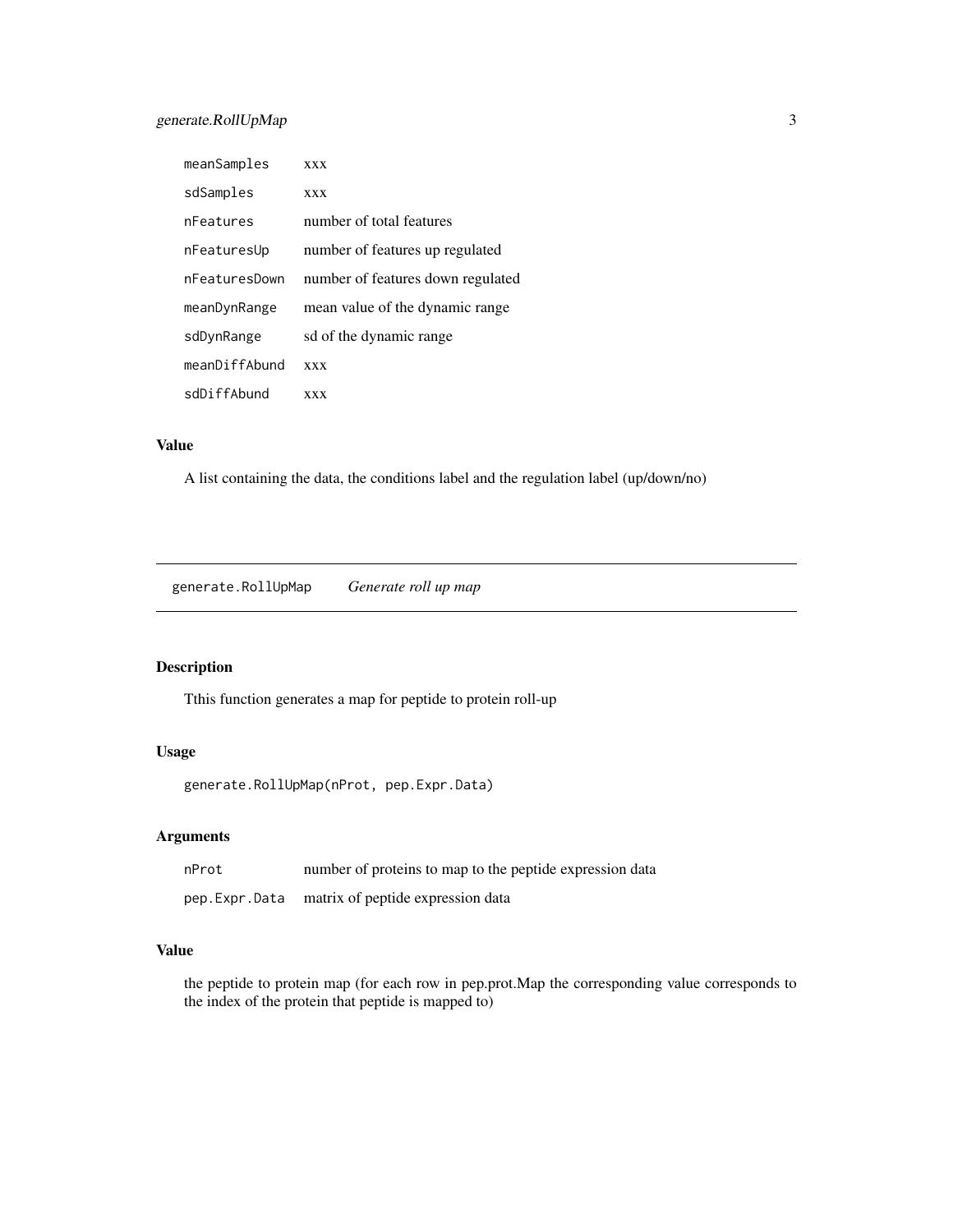<span id="page-3-0"></span>

This function performs missing values imputation under MAR/MCAR hypothesis. The imputation of MVs is performed for each protein containing MAR/MCAR missing values

#### Usage

```
impute.MAR(dataSet.mvs, model.selector, method = "MLE")
```
#### Arguments

| dataSet.mvs | expression matrix containing abundances with MVs (either peptides or proteins) |
|-------------|--------------------------------------------------------------------------------|
|             | model.selector binary vector; "1" indicates MAR/MCAR proteins                  |
| method      | the method to be used for MAR/MCAR missing values. Possible values: MLE        |
|             | (default), SVD, KNN                                                            |

### Value

dataset containing only MNAR (assumed to be left-censored) missing data

impute.MAR.MNAR *Imputation under MCAR and MNAR hypothesis*

## Description

this function performs missing values imputation under MCAR and MNAR hypothesis

#### Usage

```
impute.MAR.MNAR(
 dataSet.mvs,
 model.selector,
 method.MAR = "KNN",
 method.MNAR = "QRILC"
)
```
## Arguments

| dataSet.mvs | expression matrix containing abundances with MVs (either peptides or proteins)                 |
|-------------|------------------------------------------------------------------------------------------------|
|             | model.selector - binary vector; "1" indicates MCAR proteins                                    |
| method.MAR  | - the method to be used for MAR missing values - possible values: MLE (de-<br>fault), SVD, KNN |
| method.MNAR | - the method to be used for MAR missing values                                                 |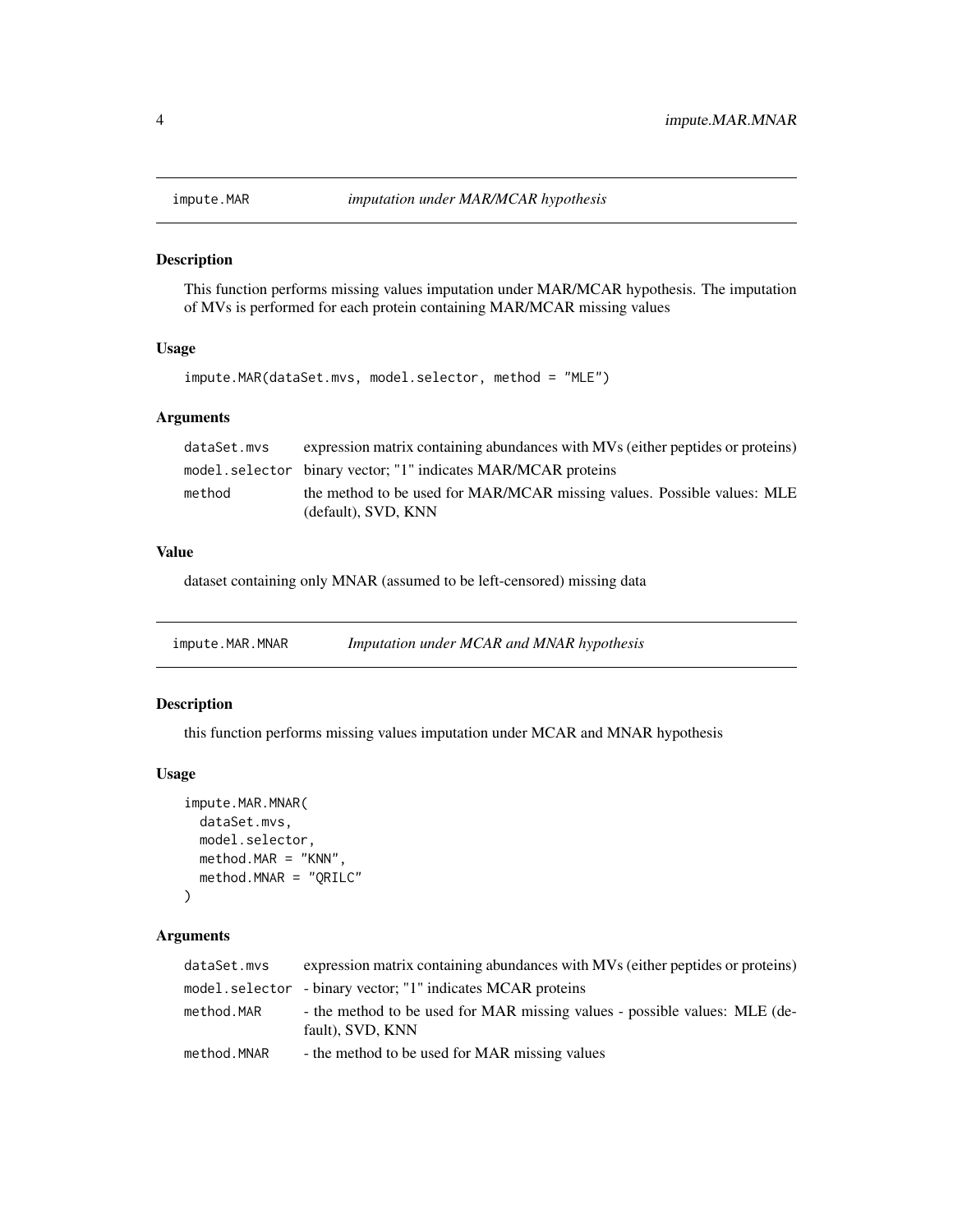## <span id="page-4-0"></span>impute.MinDet 5

## Value

dataset containing complete abundances

impute.MinDet *Imputation with min value*

## Description

this function performs missing values imputation by the minimum value observed

## Usage

```
impute.MinDet(dataSet.mvs, q = 0.01)
```
## Arguments

| dataSet.mvs | expression matrix with MVs (either peptides or proteins) |
|-------------|----------------------------------------------------------|
| a           | the q quantile used to estimate the minimum              |

## Value

dataset containing complete abundances

| impute.MinProb | <i>Imputation by random draws</i> |
|----------------|-----------------------------------|
|----------------|-----------------------------------|

## Description

This function performs missing values imputation by random draws from a gaussian

#### Usage

```
impute.MinProb(dataSet.mvs, q = 0.01, tune.sigma = 1)
```
## Arguments

| dataSet.mvs | expression matrix containing abundances with MVs (either peptides or proteins) |
|-------------|--------------------------------------------------------------------------------|
|             | the q-th quantile used to estimate the minimum value observed for each sample  |
| tune.sigma  | coefficient that controls the sd of the MNAR distribution                      |

## Value

dataset containing complete abundances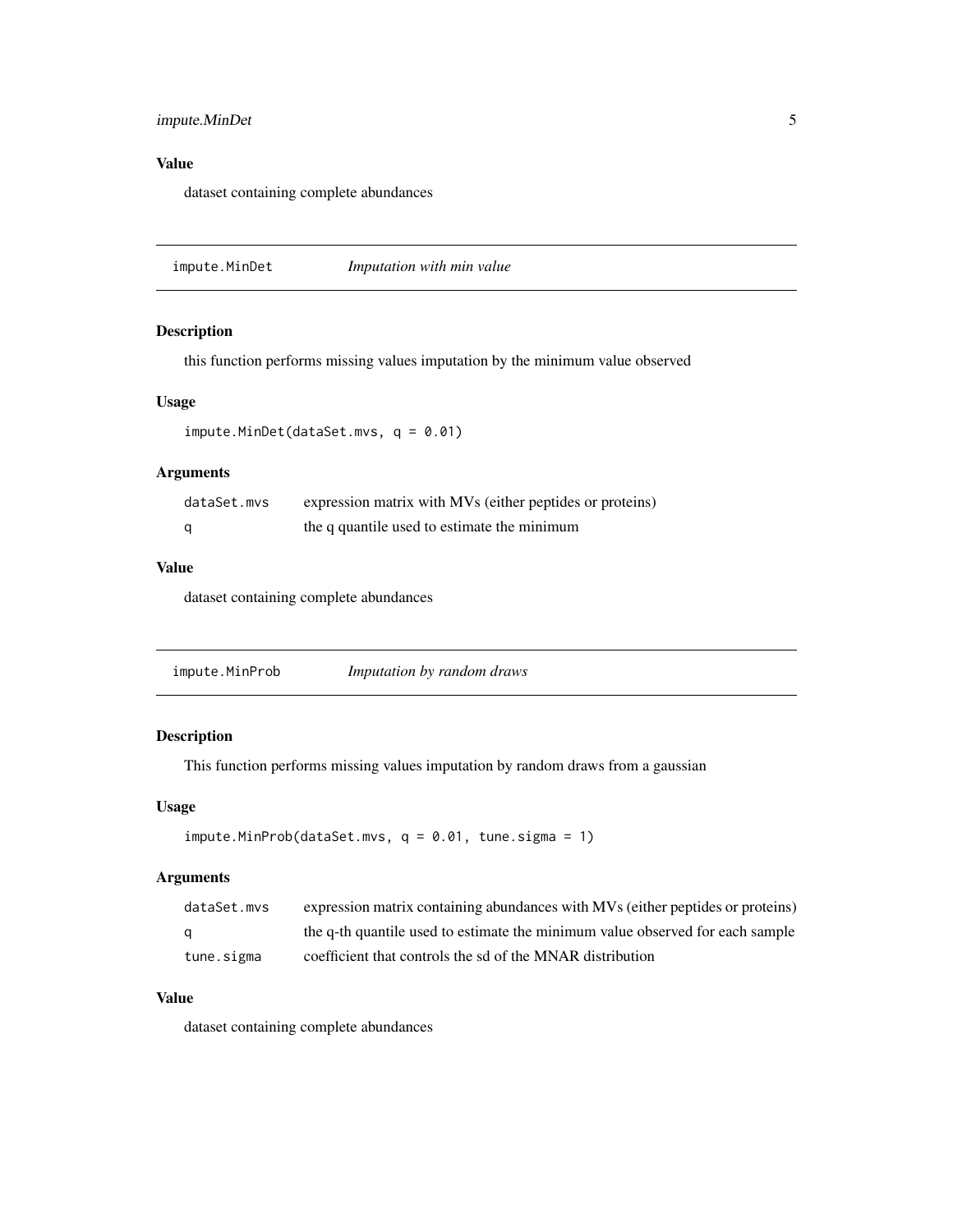<span id="page-5-0"></span>

this function performs missing values imputation based quantile regression

## Usage

```
impute.QRILC(dataSet.mvs, tune.sigma = 1)
```
## Arguments

| dataSet.mvs | expression matrix with MVs (either peptides or proteins)  |
|-------------|-----------------------------------------------------------|
| tune.sigma  | coefficient that controls the sd of the MNAR distribution |

#### Value

a list containing: a matrix with the complete abundances, a list with the estimated parameters of the complete data distribution

impute.wrapper.KNN *Imputation with KNN*

## Description

This function performs missing values imputation based on KNN algorithm

#### Usage

```
impute.wrapper.KNN(dataSet.mvs, K)
```
#### Arguments

| dataSet.mvs | expression matrix with MVs (either peptides or proteins) |
|-------------|----------------------------------------------------------|
| K           | the number of neighbors                                  |

## Value

dataset containing complete abundances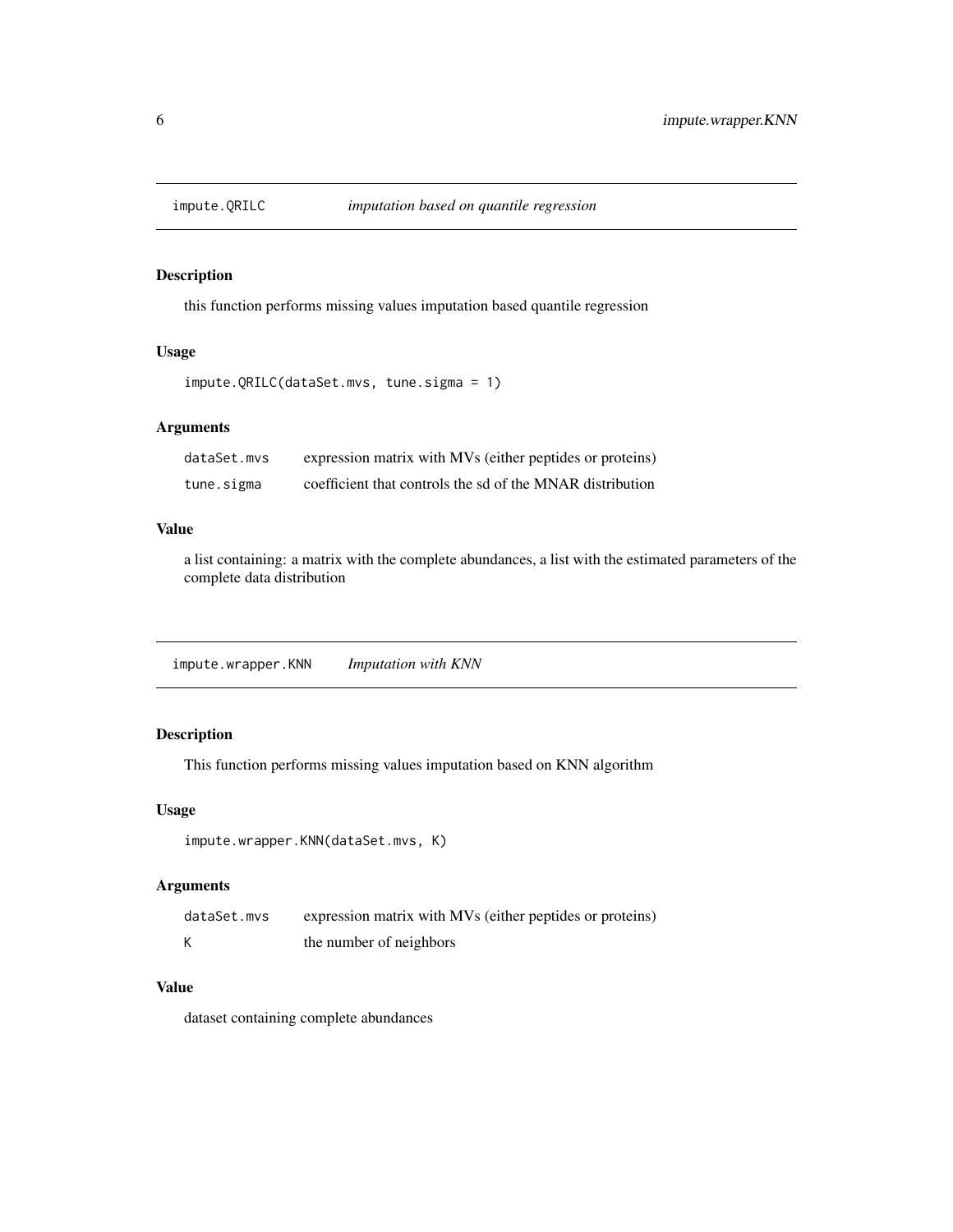<span id="page-6-0"></span>This function performs missing values imputation using the EM algorithm

### Usage

```
impute.wrapper.MLE(dataSet.mvs)
```
## Arguments

dataSet.mvs expression matrix with MVs (either peptides or proteins)

## Value

expression matrix with MVs imputed

impute.wrapper.SVD *imputation based on SVD algorithm*

## Description

this function performs missing values imputation based on SVD algorithm

## Usage

```
impute.wrapper.SVD(dataSet.mvs, K)
```
## Arguments

| dataSet.mvs | expression matrix with MVs (either peptides or proteins) |
|-------------|----------------------------------------------------------|
|             | the number of PCs                                        |

#### Value

expression matrix with MVs imputed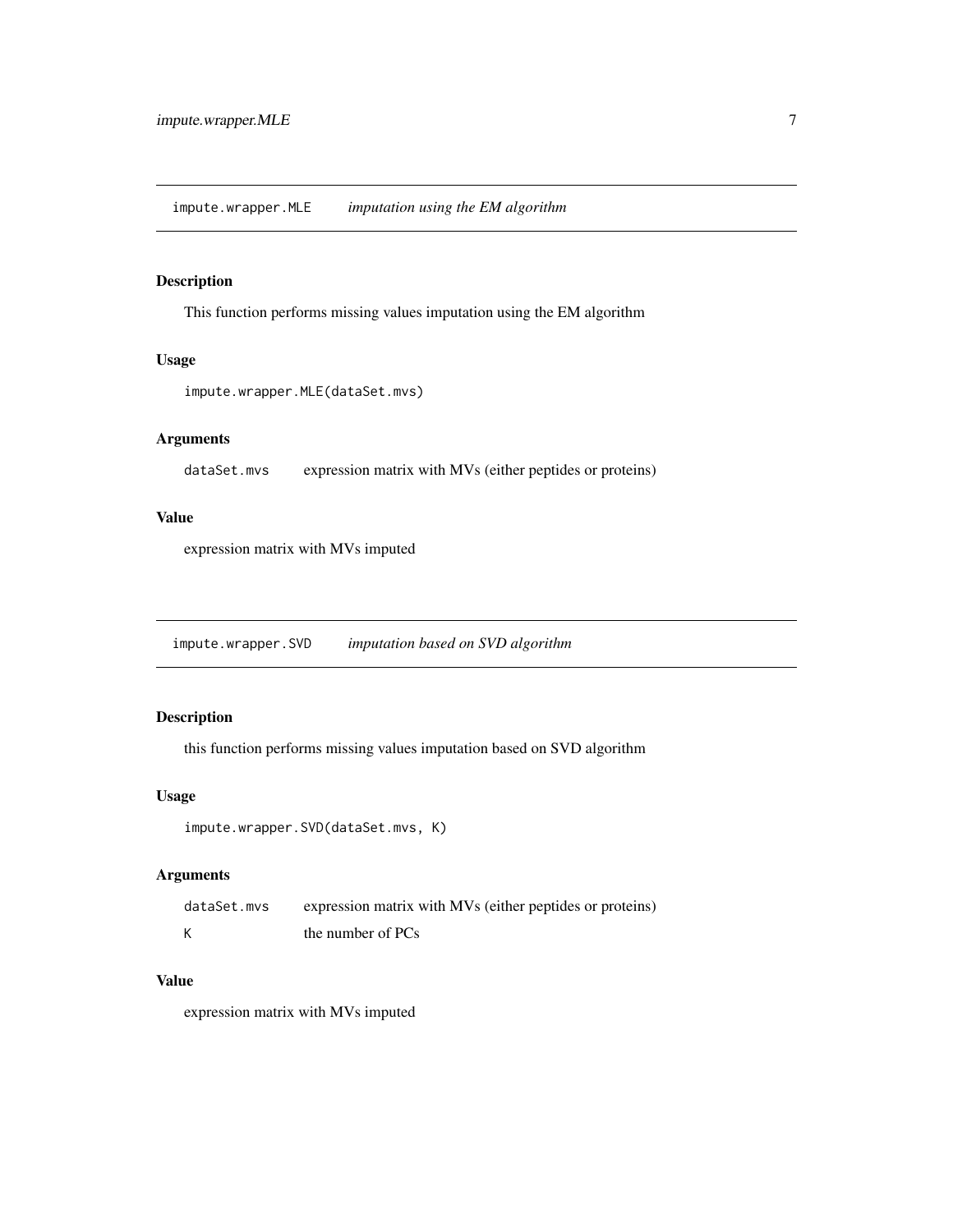<span id="page-7-0"></span>

This function performs missing values imputation by 0.

#### Usage

impute.ZERO(dataSet.mvs)

#### Arguments

dataSet.mvs expression matrix containing abundances with MVs (either peptides or proteins)

#### Value

dataset containing complete abundances

insertMVs *Generates missing values in data.*

## Description

this function generates missing data in a complete data matrix

#### Usage

insertMVs(original, mean.THR, sd.THR, MNAR.rate)

#### Arguments

original complete data matrix containing all measurements mean.THR, sd.THR - parameters of the threshold distribution which controls the MVs rate (mean.THR should be initially set such that the result of the initial thresholding, in terms of no. of NAs, equals the desired total missing data rate) - example: if one wants to generate 30 mean.THR can be set as follows: mean.THR = quantile(pepExprsData, probs =  $0.3$ ) - sd.THR is usually set to a small value (e.g. 0.1) MNAR.rate percentage of MVs which are missing not at random

#### Value

A list that contains the original complete data matrix, the data matrix with missing data and the percentage of missing data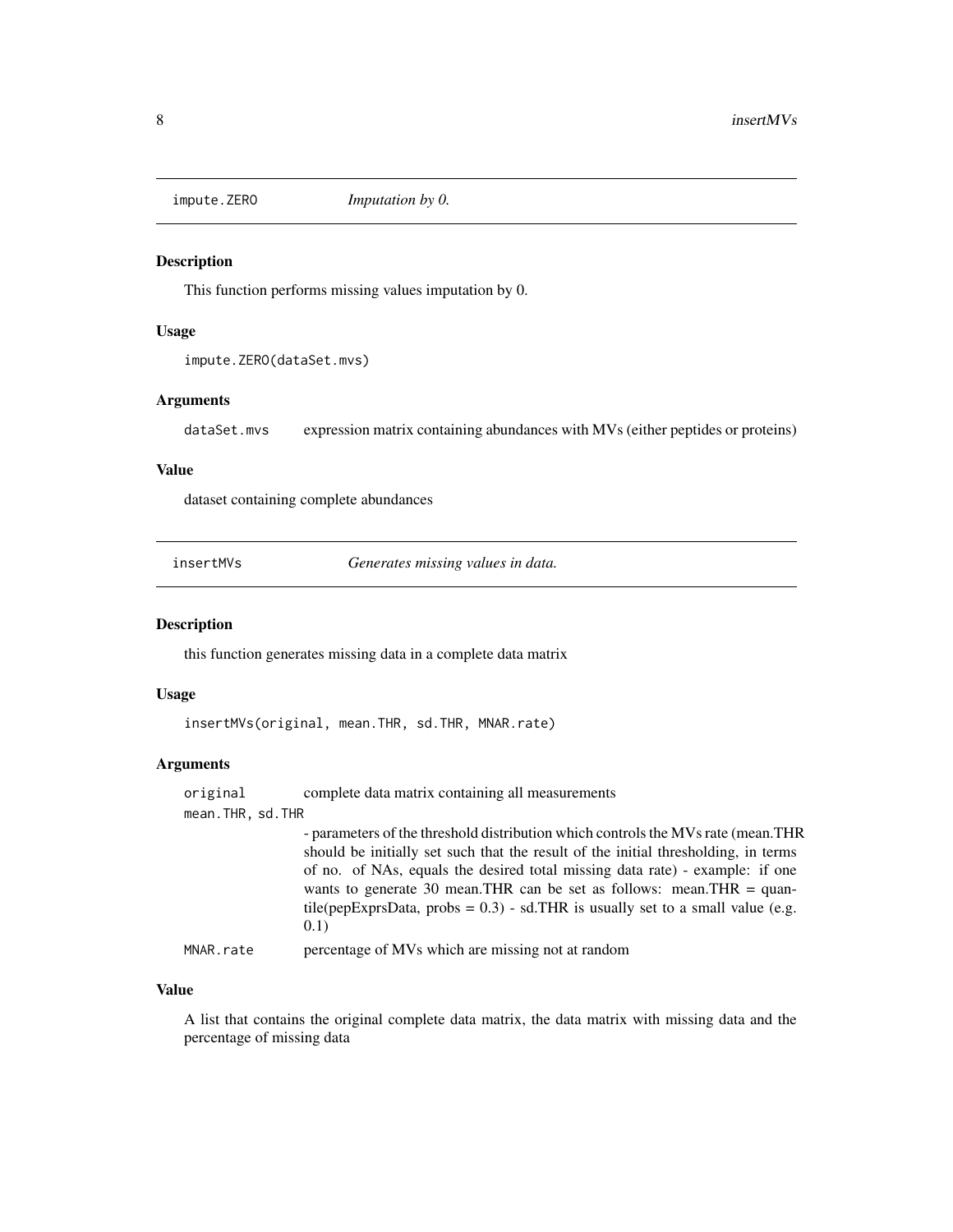<span id="page-8-0"></span>intensity\_PXD000022 *Dataset PXD000022 from ProteomeXchange.*

## Description

This dataset has been collected during a study designed to compare the protein content of the exosome-like vesicles (ELVs) released from C2C12 murine myoblasts during proliferation (ELV-MB), and after differentiation into myotuves (ELV-MT). The dataset within this package contains proteins intensity processed using MaxQuant. More information can be found on ProteomeExchange public repository (http://proteomecentral.proteomexchange.org/cgi/GetDataset?ID=PXD000022) or in the original paper (see reference).

#### Usage

data(intensity\_PXD000022)

#### Format

A data frame with 660 observations on the following 7 variables.

Protein.IDs Peptides/Proteins names

Intensity.MB.1 a numeric vector

Intensity.MB.2 a numeric vector

Intensity.MB.3 a numeric vector

Intensity.MT.1 a numeric vector

Intensity.MT.2 a numeric vector

Intensity.MT.3 a numeric vector

#### Source

Original MaxQuant data: http://proteomecentral.proteomexchange.org/cgi/GetDataset?ID=PXD000022

#### References

Forterre A, Jalabert A, Berger E, Baudet M, Chikh K, et al. (2014) Proteomic Analysis of C2C12 Myoblast and Myotube Exosome-Like Vesicles: A New Paradigm for Myoblast-Myotube Cross Talk? PLoS ONE 9(1): e84153. doi:10.1371/journal.pone.0084153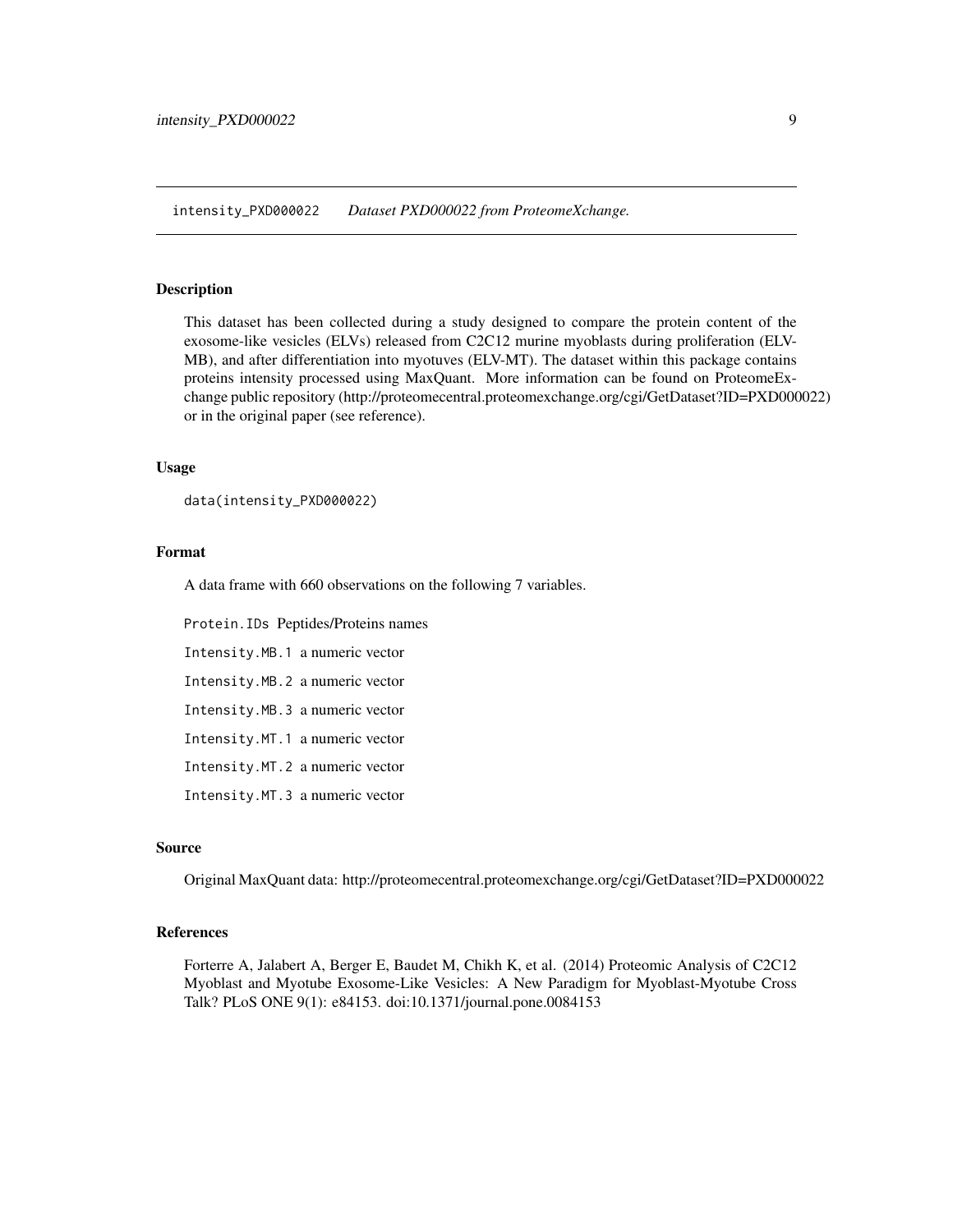<span id="page-9-0"></span>intensity\_PXD000052 *Dataset PXD000052 from ProteomeXchange.*

#### Description

This dataset has been collected during a study designed to perform the proteomic analysis of the SLP76 interactome in resting and activated primary mast cells. Four SLP76 replicates (with two analytical replicates each) have been affinity-purified from both resting and activated primary mast cells. The dataset within this package contains proteins intensity processed using MaxQuant. More information can be found on ProteomeExchange public repository (http://proteomecentral.proteomexchange.org/cgi/GetData or in the original paper (see reference).

#### Usage

data(intensity\_PXD000052)

#### Format

A data frame with 1991 observations on the following 17 variables.

Protein.IDs Peptides/Proteins names iBAQ.stSLP\_activ1 a numeric vector iBAQ.stSLP\_activ2 a numeric vector iBAQ.stSLP\_activ3 a numeric vector iBAQ.stSLP\_activ4 a numeric vector iBAQ.stSLP\_rest1 a numeric vector iBAQ.stSLP\_rest2 a numeric vector iBAQ.stSLP\_rest3 a numeric vector iBAQ.stSLP\_rest4 a numeric vector iBAQ.WT\_activ1 a numeric vector iBAQ.WT\_activ2 a numeric vector iBAQ.WT\_activ3 a numeric vector iBAQ.WT\_activ4 a numeric vector

- 
- iBAQ.WT\_rest1 a numeric vector
- iBAQ.WT\_rest2 a numeric vector
- iBAQ.WT\_rest3 a numeric vector
- iBAQ.WT\_rest4 a numeric vector

## Source

Original MaxQuant data: http://proteomecentral.proteomexchange.org/cgi/GetDataset?ID=PXD000052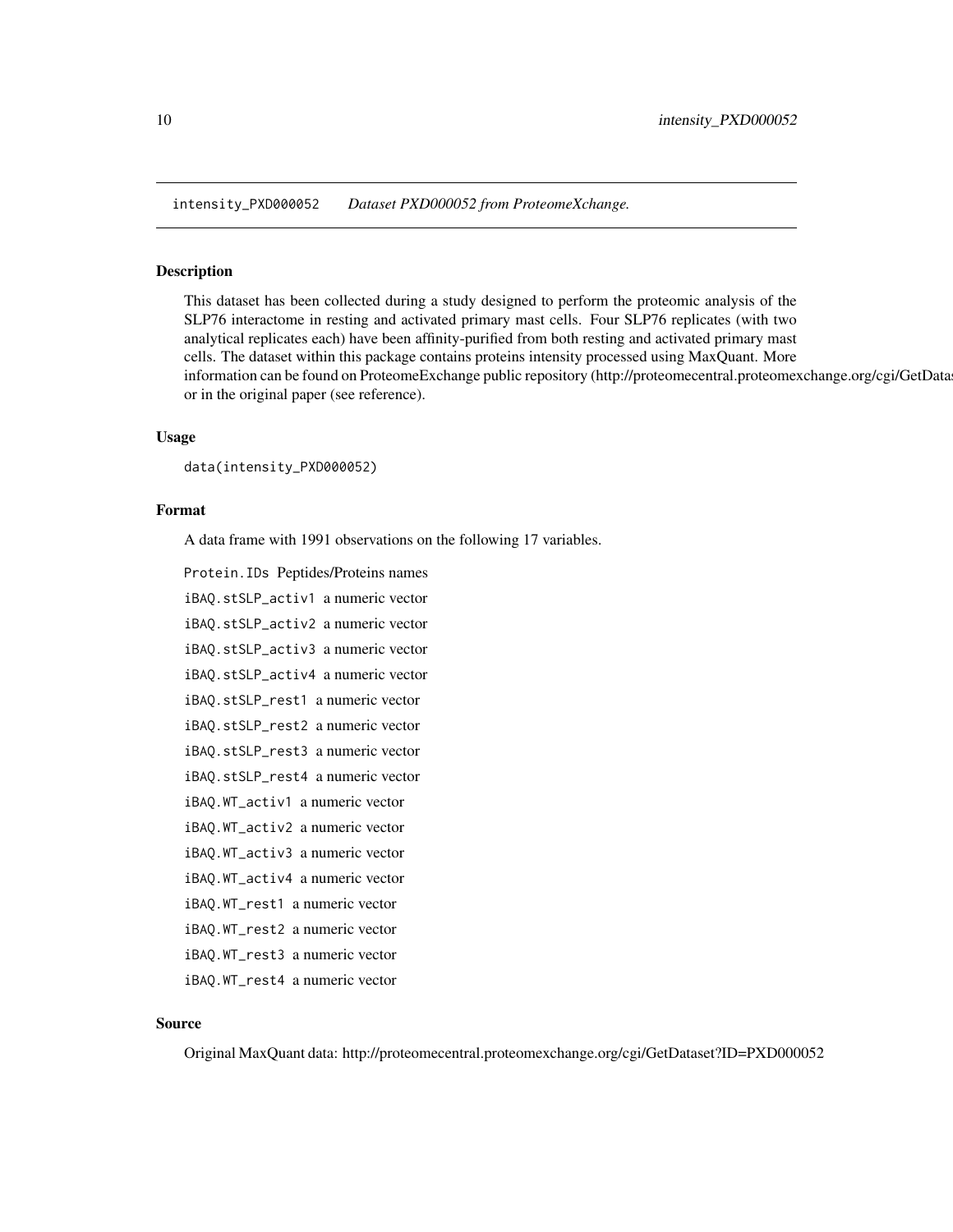#### <span id="page-10-0"></span>References

Bounab Y, Hesse AM, Iannascoli B, Grieco L, Coute Y, Niarakis A, Roncagalli R, Lie E, Lam KP, Demangel C, Thieffry D, Garin J, Malissen B, Da?ron M, Proteomic analysis of the SH2 domaincontaining leukocyte protein of 76 kDa (SLP76) interactome in resting and activated primary mast cells [corrected]. Mol Cell Proteomics, 12(10):2874-89(2013).

intensity\_PXD000438 *Dataset PXD000438 from ProteomeXchange.*

#### Description

This dataset has been collected during a study designed to compare human primary tumor-derived xenograph proteomes of the two major histological non-small cel lung cancer subtypes: adenocarcinoma (ADC) and squamous cell carcinoma (SCC). The dataset within this package contains proteins intensity for 6 ADC and 6 SCC samples, processed using MaxQuant. More information can be found on ProteomeExchange public repository(http://proteomecentral.proteomexchange.org/cgi/GetDataset?ID=PXD000438) or in the original paper (see reference).

#### Usage

```
data(intensity_PXD000438)
```
#### Format

A data frame with 3709 observations on the following 13 variables.

Protein.IDs Peptides/Proteins names Intensity.092.1 a numeric vector Intensity.092.2 a numeric vector Intensity.092.3 a numeric vector Intensity.441.1 a numeric vector Intensity.441.2 a numeric vector Intensity.441.3 a numeric vector Intensity.561.1 a numeric vector Intensity.561.2 a numeric vector Intensity.561.3 a numeric vector Intensity.691.1 a numeric vector Intensity.691.2 a numeric vector Intensity.691.3 a numeric vector

## Source

Original MaxQuant data: http://proteomecentral.proteomexchange.org/cgi/GetDataset?ID=PXD000438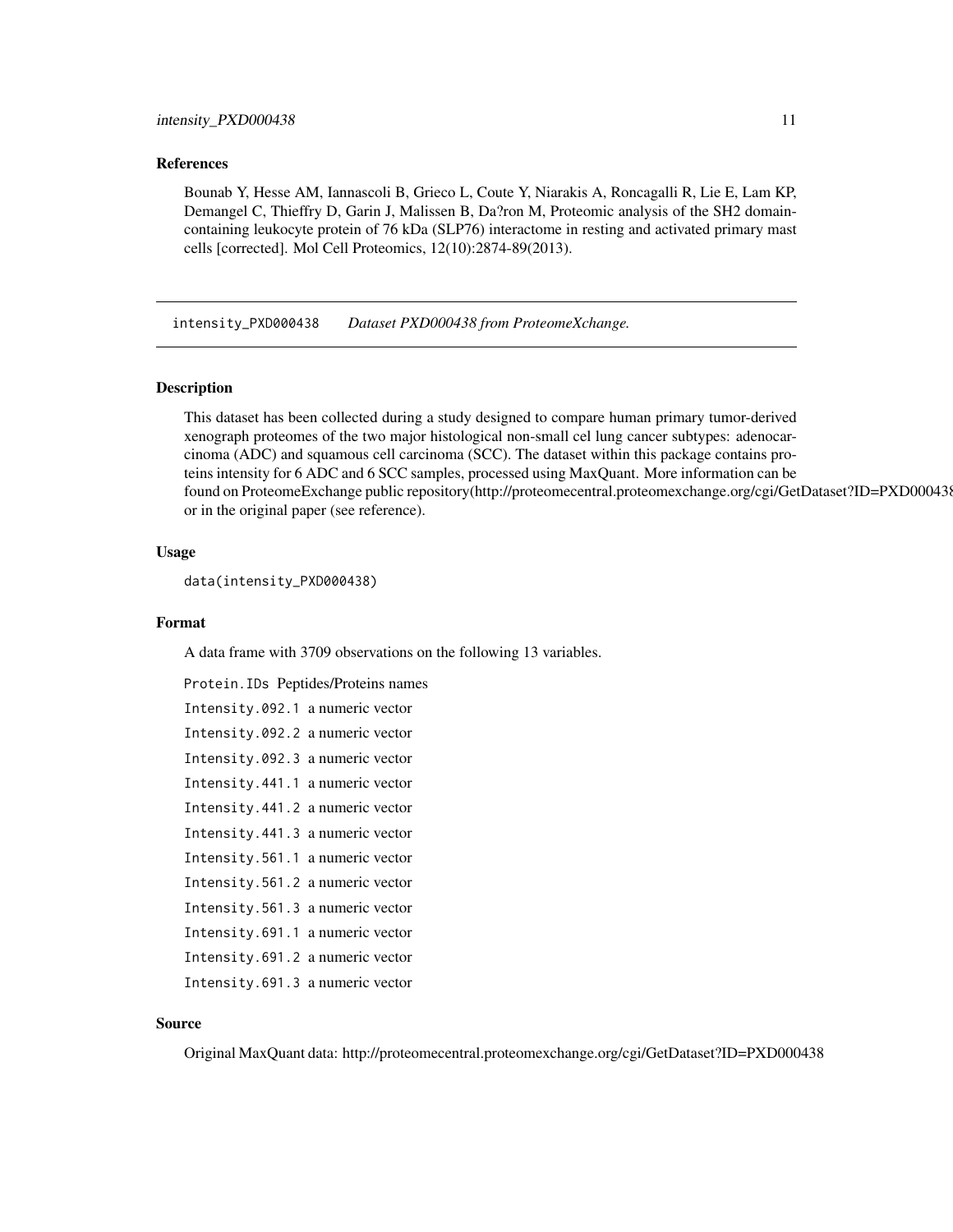#### <span id="page-11-0"></span>References

Zhang W, Wei Y, Ignatchenko V, Li L, Sakashita S, Pham NA, Taylor P, Tsao MS, Kislinger T, Moran MF, Proteomic profiles of human lung adeno and squamous cell carcinoma using super-SILAC and label-free quantification approaches. Proteomics, 14(6):795-803(2014).

#### Examples

data(intensity\_PXD000438)

intensity\_PXD000501 *Dataset PXD000501 from ProteomeXchange.*

#### Description

This dataset contains three biological replicates with three technical replicates each for the conditiones media (CM) and the whole cell lysates (WCL) of C8-D1A cell lines. The dataset within this package contains proteins iBAQ intensity processed using MaxQuant. More information can be found on ProteomeExchange public repository (http://proteomecentral.proteomexchange.org/cgi/GetDataset?ID=PXD000501) or in the original paper (see reference).

#### Usage

data(intensity\_PXD000501)

## Format

A data frame with 7363 observations on the following 19 variables.

```
Protein.IDs Peptides/Proteins names
iBAQ.secretome_set1_tech1 a numeric vector
iBAQ.secretome_set1_tech2 a numeric vector
iBAQ.secretome_set1_tech3 a numeric vector
iBAQ.secretome_set2_tech1 a numeric vector
iBAQ.secretome_set2_tech2 a numeric vector
iBAQ.secretome_set2_tech3 a numeric vector
iBAQ.secretome_set3_tech1 a numeric vector
iBAQ.secretome_set3_tech2 a numeric vector
iBAQ.secretome_set3_tech3 a numeric vector
iBAQ.whole_set1_tech1 a numeric vector
iBAQ.whole_set1_tech2 a numeric vector
iBAQ.whole_set1_tech3 a numeric vector
iBAQ.whole_set2_tech1 a numeric vector
iBAQ.whole_set2_tech2 a numeric vector
```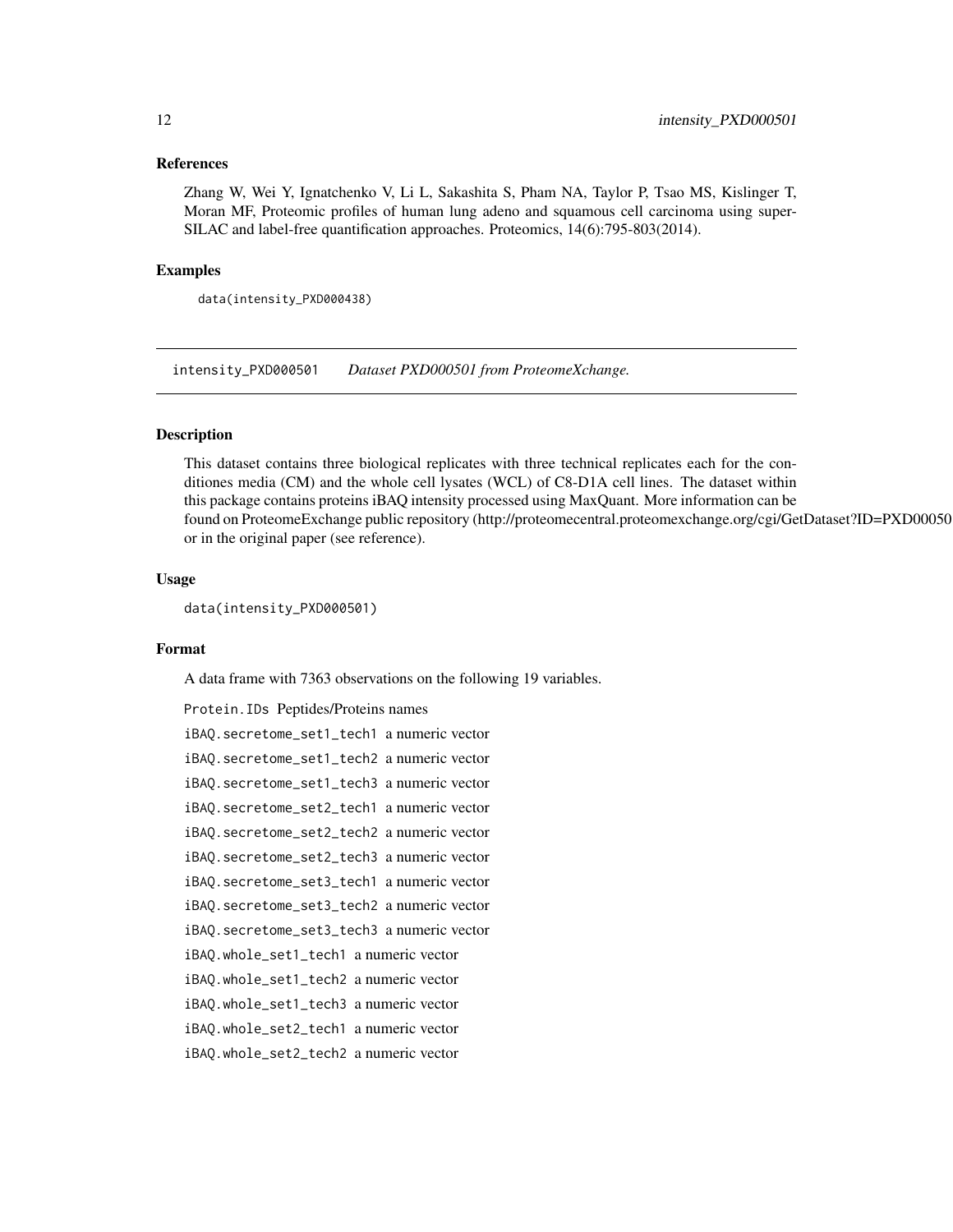<span id="page-12-0"></span>iBAQ.whole\_set2\_tech3 a numeric vector iBAQ.whole\_set3\_tech1 a numeric vector iBAQ.whole\_set3\_tech2 a numeric vector iBAQ.whole\_set3\_tech3 a numeric vector

#### Source

Original MaxQuant data: http://proteomecentral.proteomexchange.org/cgi/GetDataset?ID=PXD000501

#### References

Han D, Jin J, Woo J, Min H, Kim Y, Proteomic analysis of mouse astrocytes and their secretome by a combination of FASP and StageTip-based, high pH, reversed-phase fractionation. Proteomics, ():(2014).

## Examples

```
data(intensity_PXD000501)
```

| model.Selector | Identifies row in the data matrix affected by a MNAR missingness |  |  |  |  |
|----------------|------------------------------------------------------------------|--|--|--|--|
|                | mechanism                                                        |  |  |  |  |

#### Description

- this function determines row in the data matrix affected by a MNAR missingness mechanism - it is based on the assumption that the distributions of the mean values of proteins follows a normal distribution - the method makes use of a decision function defined as a tradeoff between the empirical CDF of the proteins' means and the theoretical CDF assuming that no MVs are present

#### Usage

```
model.Selector(dataSet.mvs)
```
#### Arguments

dataSet.mvs expression matrix containing abundances with MVs (either peptides or proteins)

## Value

flags vector; "1" denotes rows containing random missing values; "0" denotes rows containing leftcensored missing values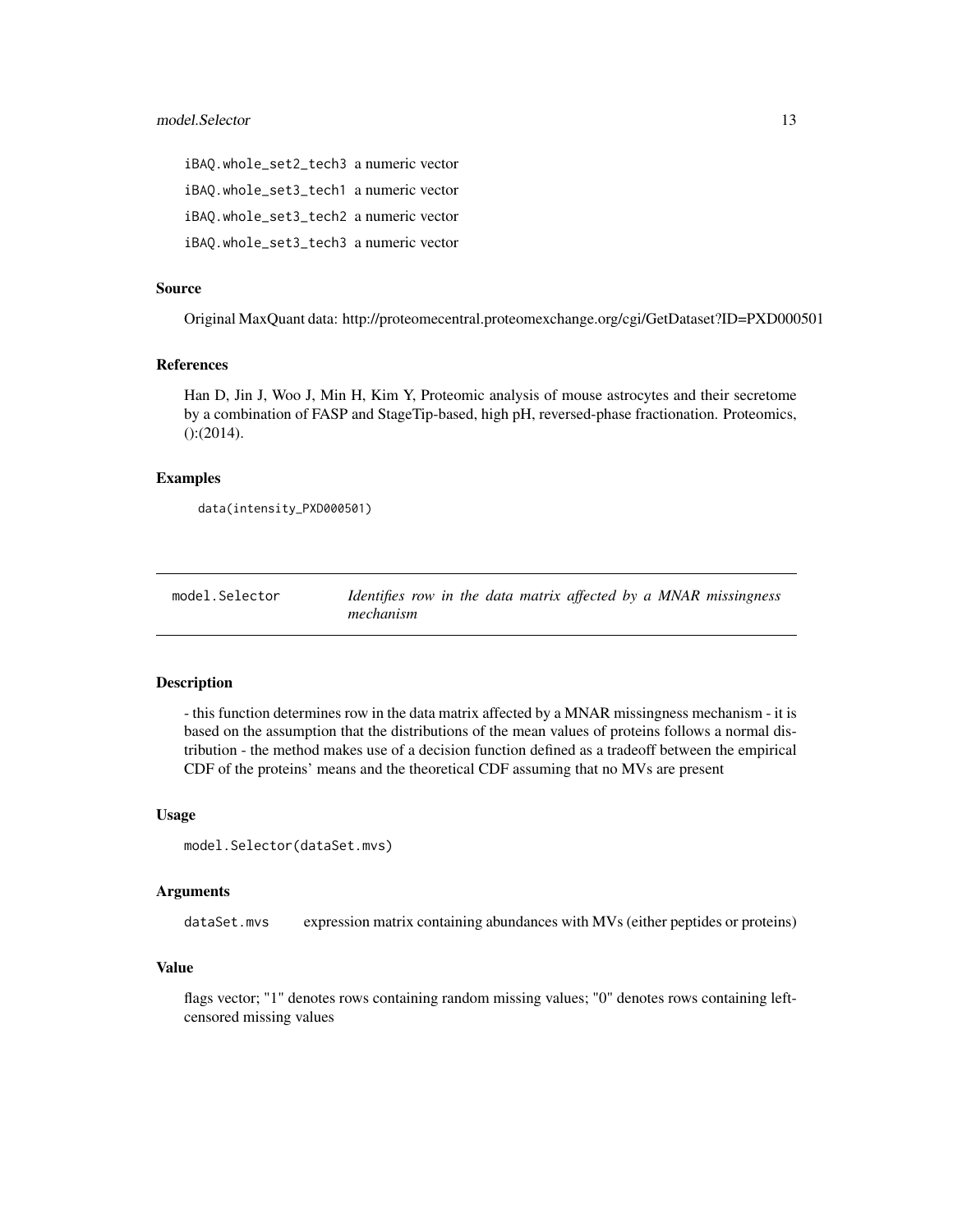<span id="page-13-0"></span>

this function performs peptide to protein roll-up

## Usage

pep2prot(pep.Expr.Data, rollup.map)

## Arguments

| pep.Expr.Data | matrix of peptide expression data     |
|---------------|---------------------------------------|
| rollup.map    | the map to peptide to protein mapping |

## Value

matrix of peptide expression data